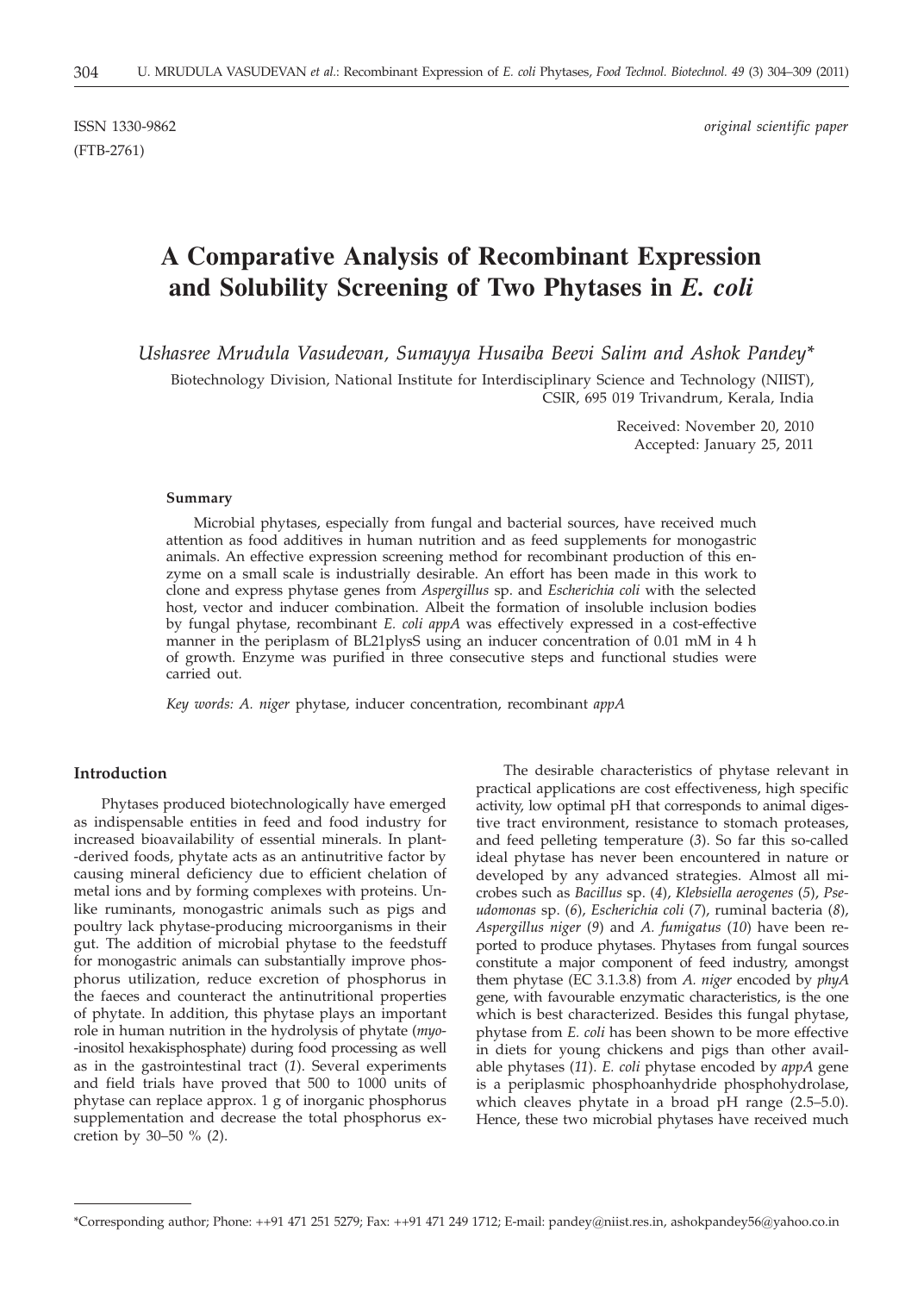attention due to their relatively high acid tolerance and specific activity that surpasses the activities of other phytases (*12,13*).

Expression of phytase gene in normally growing *E. coli* is extremely low (*7*) and this phytase activity increases when the bacterial culture enters the stationary phase of growth stimulated by anaerobiosis and exhaustion of inorganic phosphate. For these reasons, total yield of *E. coli* phytase is too low for practical applications necessitating its overexpression in suitable hosts. Effort has already been made to overproduce the enzyme in *E. coli* for subsequent characterization (*12*). A mutant derivative of *appA* gene has been effectively expressed in extracellular medium using Kil protein fusion signal (*14*). Likewise, despite the fact that *A. niger* phytase has been expressed successfully from a number of yeast systems, efforts to produce it in *E. coli* resulted in insoluble inclusion bodies (*15*).

There is enormous importance in finding economically competitive expression system for low-cost production of phytases through recombinant techniques. *E. coli* has been used as homologous as well as heterologous expression system for effective production of industrially relevant recombinant enzymes, including phytases. Here we made an effort to express recombinant *appA* from *E. coli* XL1-Blue and *phyA* from *A. niger* NII 08121 in BL21 pLysS cell using optimized inducer conditions from T7 polymerase-regulated promoter of pET expression system. Using this system, it has been demonstrated that periplasmic localization of recombinant protein could be achieved in reduced concentration of IPTG, making feasible a cost-effective commercial production of native or improved protein for practical application. The aim of the present work is the search for an optimized phytase from microbial sources and tailoring well- -characterized and efficient catalyst using protein engineering.

### **Materials and Methods**

## *Bacterial strains and plasmids*

*E. coli* XL1-Blue was used as a source of *appA* gene, and genomic DNA of *A. niger* NII 08121 was used as a template for PCR amplification of *phyA* gene. *E. coli* DH5a was used for routine molecular cloning and *E. coli* BL21 pLysS as a host for expression of recombinant *appA* and *phyA*. Vectors pET-20b(+) and pET-28a(+) (Novagen, Madison, WI, USA) were used for cloning and expression of *appA* and *phyA* genes, respectively.

*E. coli* strain harbouring pET-20b(+)-*appA* was grown in Luria-Bertani (LB) medium supplemented with chloramphenicol (25  $\mu$ g/mL), ampicillin (50  $\mu$ g/mL) and 0.5 % glucose, while pET-28a(+)-*phyA* construct was grown in chloramphenicol (25  $\mu$ g/mL) and kanamycin (30  $\mu$ g/mL).

#### *DNA manipulation and cloning of phytases*

All DNA manipulations were carried out as described by Sambrook *et al.* (*16*). Gene encoding *appA* including signal sequence was PCR-amplified from genomic DNA of *E. coli* XL1-Blue using primers 5'-GCCGGCATATGAA-AGCGATCTTAATCCCAT-3' (AP FP) and 5'-GTCAAGC- TTTTACAAACTGCACGCCGG-3' (AP RP). These primers introduced restriction sites *Nde*I and *Hind*III at 5' and 3' end (underlined), respectively. *PhyA* gene was amplified using primers 5'-ATTGAATTCCTGGCAGTCCCCGCCT-CGAGA-3' (PhyFP) and 5'-ATCAAGCTTAGCGGAACA-CTCCGC-3'(PhyRP) having restriction sites *Eco*RI and *Hind*III at 5' and 3' end (underlined), respectively. The resulting amplicons were excised from the gel and isolated using QIAquick gel extraction kit (Qiagen, Hilden, Germany). Gel-purified DNA fragments were restriction digested, and ligated to the corresponding position of pET vector. The plasmid was transformed into the cloning host *E. coli* DH5a and sequenced using an ABI Prism 3.7.3.0 XL automated DNA sequencer (Scigenome Pvt. Ltd, Cochin, India). Plasmid encoding recombinant *appA* bearing native periplasmic signal and *phyA* encoding mature peptide under the control of a T7 inducible promoter was then transformed into BL21 pLysS for expression studies.

## *Recombinant phytase production and screening for inducer concentration*

The expression of protein was performed as follows. Freshly transformed *E. coli* BL21 pLysS harbouring pET- -20b(+)-*appA* construct was grown at 37 °C over night in 5-mL LB medium supplemented with glucose and appropriate antibiotics. The culture was pelleted and resuspended in fresh medium and cells were diluted 10 times  $(500 \mu L \text{ in } 50 \text{ mL})$  for expression. Then it was grown in an incubator shaker at 37 °C until the absorbance at 600 nm  $(A_{600 \text{ nm}})$  of 0.8 was reached. Protein production was induced by the addition of isopropylthio- $\beta$ -D-galactoside (IPTG) at final concentrations of 0.01, 0.05, 0.1 and 0.4 mM. Following induction with IPTG, the cells were grown at 37 °C for 4 h. BL21 pLysS cells harbouring empty vector and uninduced cells were also kept as control. For SDS-PAGE analysis of total cell protein, 1 mL of culture was removed, normalized to  $A_{600 \text{ nm}}$  of one and rotated at  $4000 \times g$  for 5 min, the supernatant was removed, and the pellet was resuspended in 100  $\mu$ L of 1 $\times$  SDS--PAGE sample buffer, treated at 95 °C for 5 min, and vortexed at 10  $000 \times g$  for 1 min.

Expression analysis of fungal phytase cloned in pET- -28a(*+*) was carried out from BL21 pLysS. When cells reached an  $A_{600 \text{ nm}}$  of 0.6, IPTG concentration of 0.1 mM was used for induction. The cells were shaken for additional 3 h at 37 °C and total cell protein, soluble and insoluble fractions were collected. Total cell protein, soluble cytoplasmic fraction and insoluble pellet fractions were mixed with SDS sample buffer and electrophoresed to determine the solubility of expressed protein.

#### *Assay of acid phosphatase and phytase*

Acid phosphatase activity was determined by incubation of recombinant phytase in 200  $\mu$ L of assay mixture containing 20 mM *p*-nitrophenylphosphate and 100 mM sodium acetate at pH=4.5 and 37 °C for 30 min. The reaction was stopped by the addition of  $800 \mu L$  of 1 M NaOH and the absorbance was measured at 405 nm to determine the formation of *p*-nitrophenol (*17*). One unit of acid phosphatase activity was defined as the amount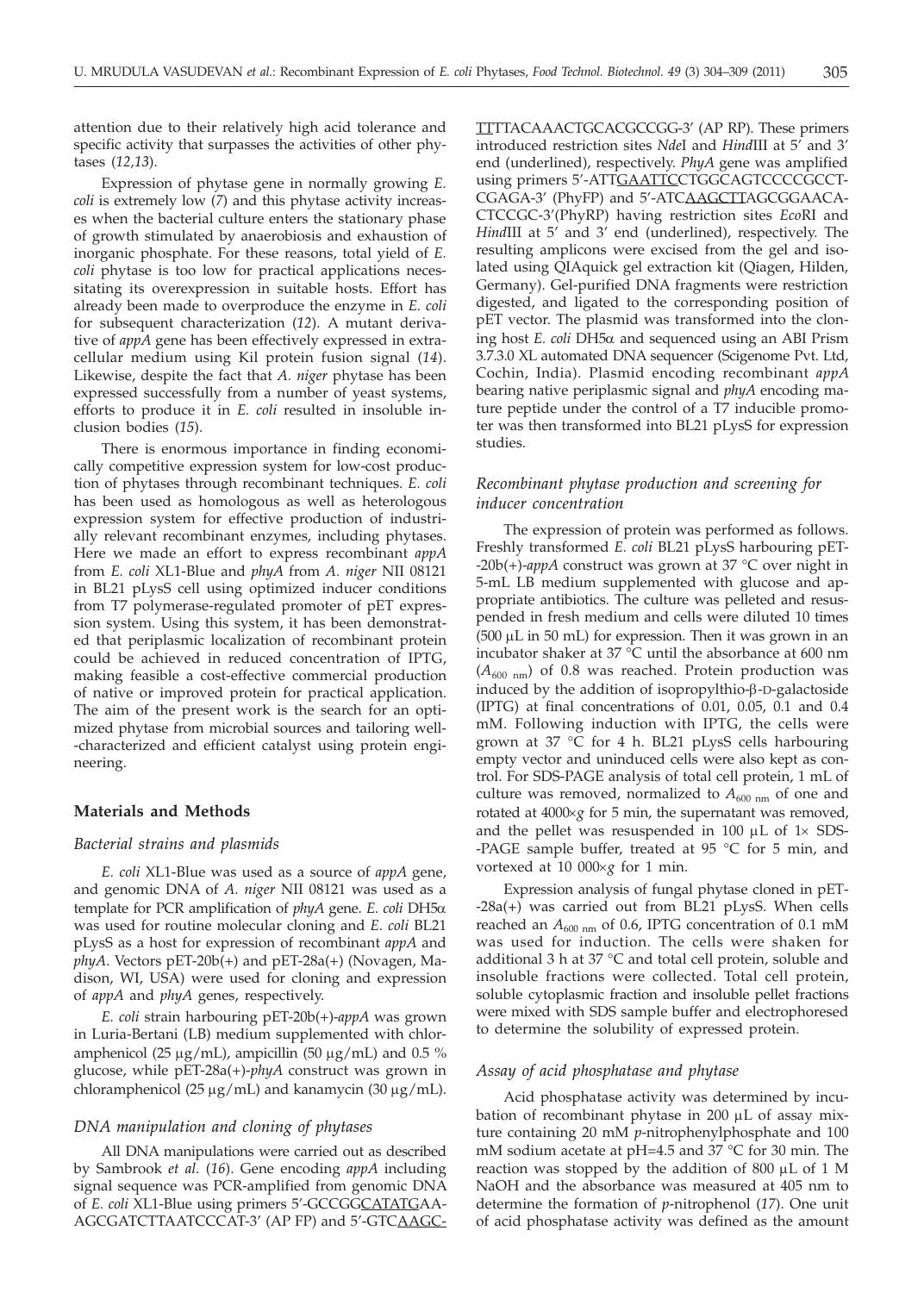of enzyme catalyzing the formation of 1 µmol of *p*-nitrophenol per minute.

Phytase activity was analyzed by measuring the concentration of inorganic phosphate in a 200-µL incubation mixture consisting of 1 mM sodium phytate, 100 mM sodium acetate, pH=4.5, along with the recombinant enzyme (*18*). Following incubation of the assay mixture at 37 °C for 30 min, the reaction was stopped by adding 800 µL of freshly prepared acetone/2.5 M  $H_2SO_4/10$  mM ammonium molybdate (2:1:1) and the absorbance was measured at 355 nm. One phytase unit was defined as the amount of activity that releases  $1 \mu$ mol of inorganic phosphate from sodium phytate per minute at 37 °C.

# *Screening of recombinant phytase activity in periplasm and cytoplasm of the expression host*

In order to analyze the expression of recombinant *appA*, periplasmic and cytoplasmic fractions were prepared as described below. The culture (50 mL) was harvested by centrifugation at 4000×g for 10 min and resuspended in 10-mL solution containing 20 % sucrose, 1 mM EDTA and 30 mM Tris-HCl (pH=8.0). After shaking at room temperature, cell suspension was centrifuged at  $8000 \times g$ and 4 °C for 10 min to remove the supernatant and the resulting pellet was resuspended in 10 mL of ice-cold 5 mM MgSO4, stirred for 10 min in ice water bath and centrifuged as above for the collection of osmotic shock fluid as supernatant. To prepare the cytoplasmic fraction, the pellet was resuspended in 5 mL of 20 mM Tris buffer (pH=8) and frozen briefly at  $-80$  °C to disrupt the inner membrane and to allow resident T7 lysozyme to efficiently lyse the peptidoglycan layer. The lysed cells were sonicated on ice for 20 s and centrifuged at 12 000×g and 4 °C for 15 min. The supernatant was collected and enzyme activity was analyzed in periplasmic and cytoplasmic fractions. Enzyme activity of recombinant fungal phytase was also analyzed in the collected soluble fraction.

# *Purification of recombinant appA protein from periplasm*

In order to purify the recombinant *appA*, expression was carried out in 200 mL of LB medium containing appropriate antibiotic and 0.5 % glucose according to the optimized conditions given above for BL21 pLysS cells. Periplasmic fraction was prepared and fractionation by salting out was carried out by ammonium sulphate. Powdered ammonium sulphate was added slowly to the fraction with constant stirring at 4 °C. The precipitated protein was collected by centrifugation at 15 000×g and for 30 min 4 °C. The second step of purification involved negative acid precipitation as follows: pellets from each fraction were dissolved in 0.5 M glycine-HCl buffer, pH=1.8, and kept at 37 °C for 30 min for precipitation of undesirable proteins due to their instability under acidic conditions. After that, samples were centrifuged at 13 000´*<sup>g</sup>* for 10 min, and the supernatants were collected. The fraction was then dialysed and diluted in 10 mM glycine- -HCl buffer, pH=4.7, and loaded onto CM Sepharose<sup>TM</sup> cation exchange column. The enzyme was eluted in a linear gradient of sodium chloride (0–1 M), the most active eluted fractions were pooled, dialysed overnight at 4 °C against the standard buffer and used for further

studies. Purified fraction was analyzed on 12 % SDS-PAGE and stained with silver nitrate.

# *Effect of temperature and pH on appA activity and stability*

Optimum pH for the activity of purified enzyme was determined in different buffers ranging between 1.5 and 8.5. Enzyme activity profile of the purified enzyme depending on temperature was determined in the temperature range of 40–90 °C. The thermal stability of *appA* enzyme was determined by incubating the purified enzyme at 60, 70 and 80 °C for 20, 30, 45 and 60 min and the remaining activity was determined.

# *Stability of phytase at physiological temperature of monogastric animals*

An experiment was performed to analyze the efficiency of *E. coli* phytase at physiological temperature of monogastric animals. Purified enzyme was incubated at temperature ranging from 39 to 44 °C for 1 h and the remaining enzyme activity was determined under optimum conditions.

## **Results and Discussion**

#### *Cloning of recombinant phytase*

Two genes encoding phytase were amplified by PCR, one from genomic DNA of *E. coli* and the other from *A. niger* NII 08121. The 5' oligonucleotides were designed so as to place the *appA* gene along with its periplasmic localization signal downstream of T7 promoter of pET- -20b(+), whereas *phyA* gene was isolated excluding the signal peptide and intron, and inserted in the frame with N-terminal 6X histidine tag of pET-28a(+) and downstream of T7lac promoter. Both constructs were sequenced to confirm a proper orientation of the insert.

# *Optimization of inducer concentration for recombinant protein expression*

Since the expression in pET-20b(+) was driven by T7 inducible promoter, even a low level expression of T7 RNA polymerase in the absence of IPTG may result in toxic basal expression of the target protein, as previously described (*19*). This basal level of expression may affect the stability of recombinant construct, so in the present study Bl21 pLysS, producing T7 lysozyme, a natural inhibitor of T7 RNA polymerase, was used (*20*). In an effort to optimize the production of recombinant *appA* in periplasm, native signal sequence was used as a means to target the enzyme to a preferred location. Glucose (0.5 %) was also added to expression medium for further regulation of enzyme production. Screening the effect of various concentrations of IPTG, examined on SDS-PAGE, showed the best yield of this 45-kDa monomer using the inducer concentration of 0.01 mM (Fig. 1).

It has been reported that IPTG concentration of 1 mM resulted in the formation of inclusion bodies (*15*) by unglycosylated *phyA*, hence, we made an effort to express *phyA* under reduced inducer concentration. However, this attempt did not give soluble expression in *E. coli* cytosol, which was evident from the presence of 56-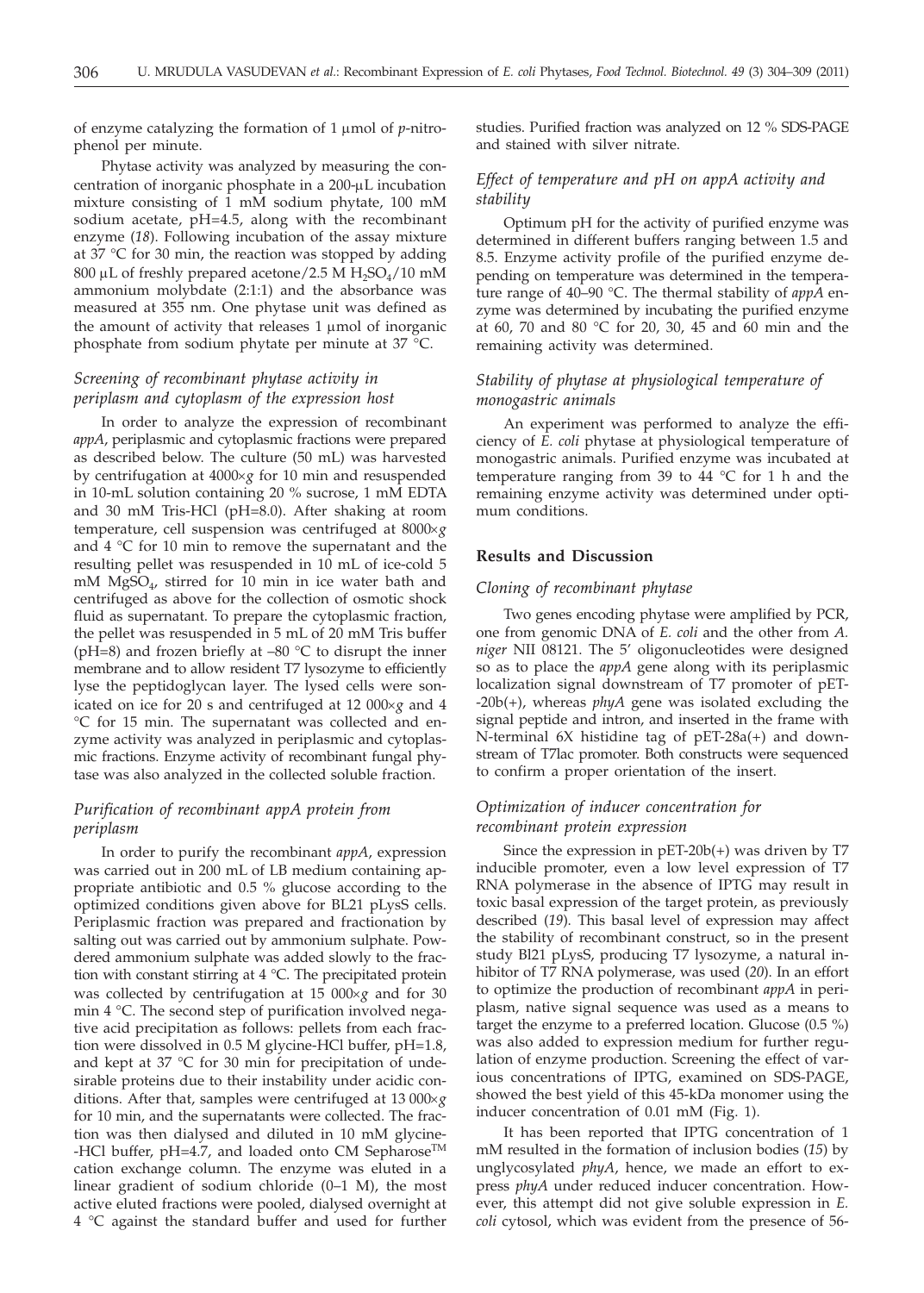

**Fig. 1.** SDS-PAGE analysis of total cell lysates showing the effect of inducer concentration on the expression of *appA*. Lanes 1 to 4: samples induced with 10, 50, 100 and 400  $\mu$ M IPTG respectively, lane 5: uninduced control, lane 6: BL21 pLysS harbouring pET-20b(+) vector, lane 7: molecular mass standards in kDa

-kDa band in the pellet fraction and its subsequent absence from the soluble fraction on the SDS-PAGE (Fig. 2). Moreover, further solubilization of inclusion bodies was not promising for large-scale applications.



**Fig. 2.** Expressed fractions of *phyA* resolved by SDS-PAGE. Lane 1: molecular mass standards in kDa (GENEI), lane 2: control BL21 pLysS cells with vector, lane 3: uninduced total cell protein, lane 4: total cell protein of induced sample (0.1 mM), lane 5: soluble fraction of induced sample, lane 6: pellet fraction of induced sample

# *Screening of phytase activity in periplasm and cytoplasm*

Acid phosphatase activity in periplasmic and cytoplasmic fractions induced with 0.01 mM IPTG was found to be 614.9 and 119.1 U/mL, respectively, after 4 h of post induction growth (Fig. 3). Enzyme activity observed in the uninduced culture and the host is indicative of basal level expression and endogenous phytase activity, respectively. These facts allowed to conclude that the highest protein yield can be attributed to lower inducer concentration under the experimental conditions determined here. As it was shown in a previous experiment, 1 mM IPTG was used to express the *E. coli appA* after 20 h of



**Fig. 3.** Periplasmic and cytoplasmic activity of recombinant *appA*

growth (*21*)*.* Our results seem to be promising since comparable yield was achieved using 100 times lower IPTG concentration and 5 times lower postinduction growth time compared to the previous report. These results are relevant since costs and time-consuming operations are common bottlenecks at industrial scale.

Inactive recombinant *phyA* expressed in *E. coli* cytosol clearly confirms the previous findings that glycosylation and proper disulphide bonds are mandatory for functional activity of fungal phytase (*22,23*). In addition, an N-terminal tag added to facilitate purification might have prompted misfolding or aggregation of protein, resulting in inclusion bodies lacking functional activity.

## *Purification of recombinant appA*

Periplasmic space of *E. coli* contains lower number of proteins and this favours the purification of the recombinant protein expressed in periplasm. Periplasmic phytase activity was observed in 60–80 % saturation by ammonium sulphate fractionation. The procedure was followed by acid precipitation of contaminating protein in simple steps. The last step involves cation exchange chromatography, which allows obtaining homogenous purified protein. Purified recombinant *appA* was observed as 45-kDa band on 12 % SDS-PAGE gel (Fig. 4). The summary of the purification methodology is shown in Table 1.



**Fig. 4.** Purification of *appA* by cation exchange chromatography. Lane 1: prestained molecular mass standards in kDa (Fermentas), lane 2: crude periplasm, lane 3: purified *appA* after ion exchange chromatography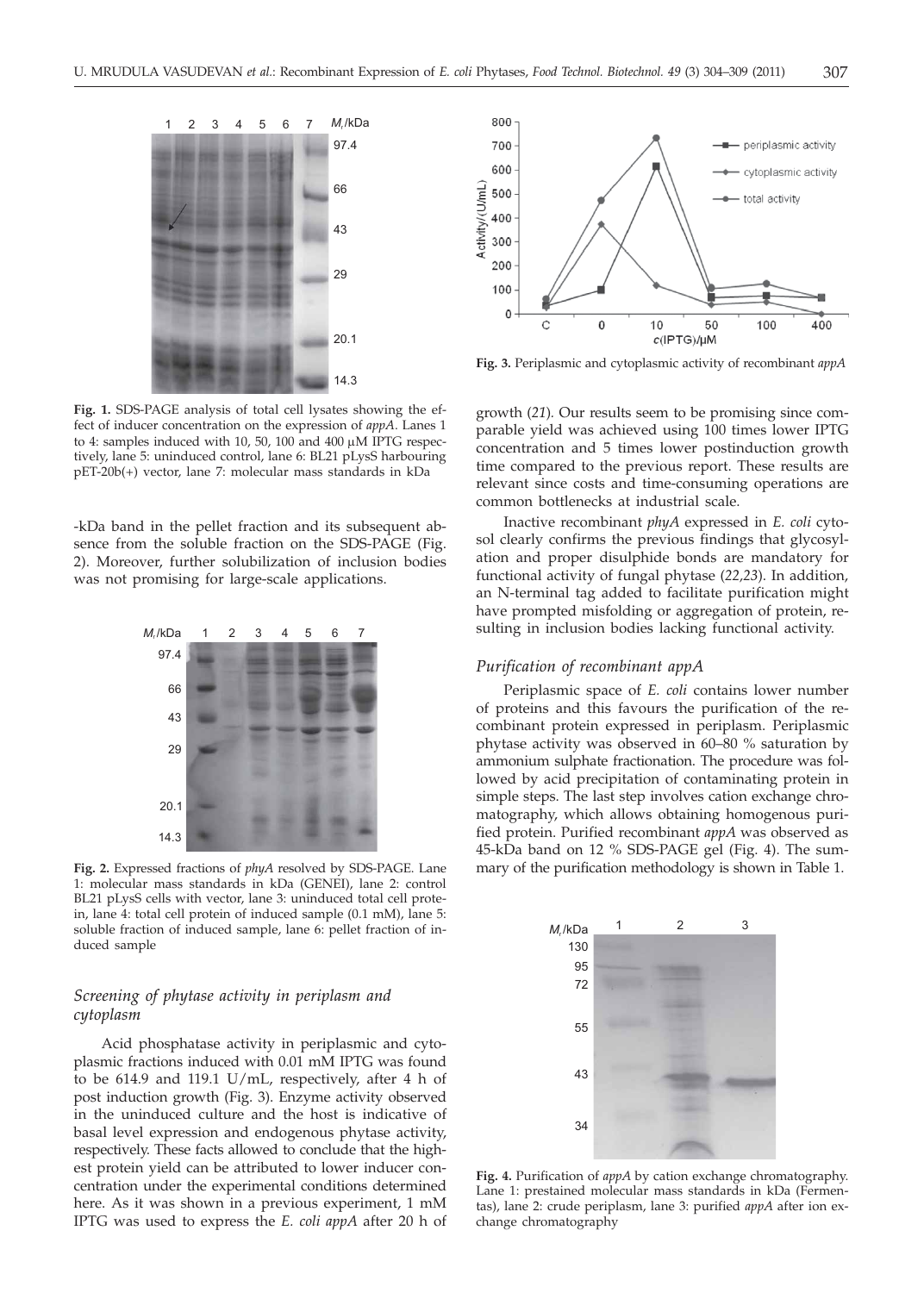|                             |                  | Total    |                             | $m$ (total     | Specific         |                               |
|-----------------------------|------------------|----------|-----------------------------|----------------|------------------|-------------------------------|
| Purification step           | Activity<br>U/mL | activity | $\gamma$ (protein)<br>mg/mL | protein)<br>mg | activity<br>U/mg | Yield<br>$\frac{0}{\sqrt{2}}$ |
|                             |                  |          |                             |                |                  |                               |
| Fraction $60-80\%$          | 22.0             | 176      | 0.10                        | 0.80           | 220.0            | 9.2                           |
| Ion exchange chromatography | 9.1              | 162      | 0.01                        | 0.18           | 900.0            | 8.5                           |

#### Table 1. Purification of *appA* gene

## *Effect of pH and temperature*

As shown in Fig. 5, purified recombinant *appA* enzyme preferentially acts under acidic pH conditions having optimum activity in the range of pH=3.0–4.5. This result is in agreement with a previous report (*12*). In spite of similar structural features among the microbial phytases, *E. coli appA* is well-suited for industrial application owing to its activity in acidic pH range, and this property unravels a marked difference betwen electrostatic environment at the active centre of this phytase and other microbial counterparts, as previously reported (*24*).



**Fig. 5.** Effect of pH on the activity of purified *appA*

The effect of temperature on *appA* activity shows that the optimum temperature for the enzyme is 60  $^{\circ}$ C (Fig. 6). Two *E. coli* phytases have already been characterized previously and both have an optimum temperature of 60 °C (*12*). Temperature stability analysis shows that the enzyme is moderately thermostable. It retained 50 % of its initial activity after 1 h of incubation at 60 °C, and 30 % activity after incubation at 70 °C for 20 min. At 80 °C beyond 30 min of incubation, the enzyme was fully inactivated (Fig. 7). Thermostability analysis was comparable to previous studies in which *E. coli appA* retained



**Fig. 6.** Effect of temperature on the activity of purified *appA*



**Fig. 7.** Effect of temperature on the stability of purified *appA*

nearly half of its activity at 60 °C in 30 min of incubation and it diminished drastically in prolonged incubation at higher temperature (*21*).

## *Stability of phytase at physiological temperature of monogastric animals*

To be used as an effective monogastric feed additive, phytase ought to be stable at acidic pH and physiological temperature, which prevail in the gut of swine and poultry. Temperature of monogastric gut generally ranges from 39 to 44 °C (for pig it is  $(39±2)$  °C, turkey about 39 to 40.5 °C and chicken between 39.8 and 43.6 °C). The analysis of stability of purified enzyme under these temperatures showed that more than 50 % of the enzyme activity was retained in this temperature range after 1 h of incubation, as compared to the control (Fig. 8).



**Fig. 8.** Stability of *E. coli* phytase at physiological gut temperature of monogastric animals